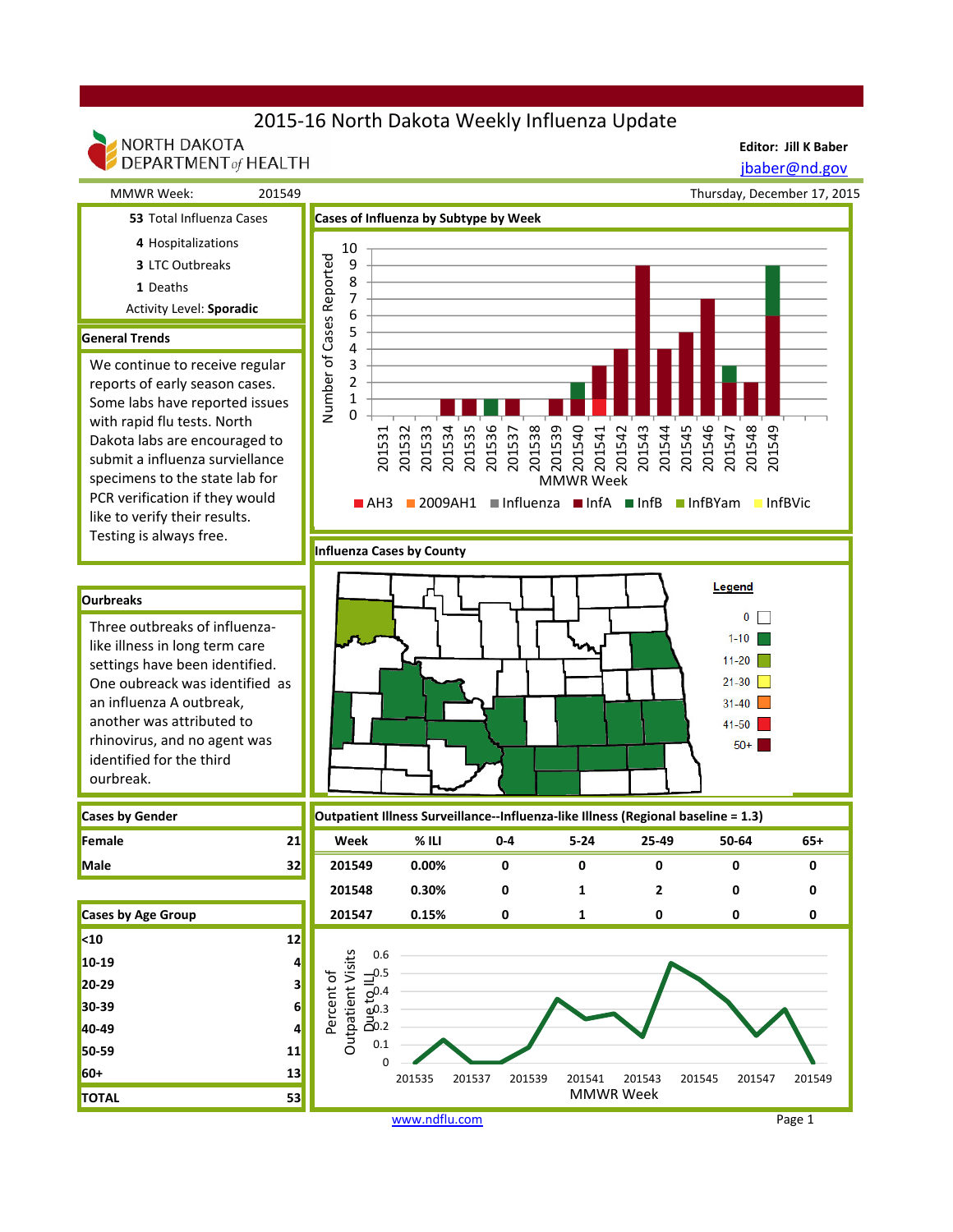# 2015-16 North Dakota Weekly Influenza Update

NORTH DAKOTA **DEPARTMENT of HEALTH** 



## Thursday, December 17, 2015 **North Dakota Syndromic Surveillance--Influenza-like Illness (ILI)**

The percent of visits for ILI this week in our syndromic surveillance system was **0.36%**. Syndromic surviellance data includes hospital and walk-in clinic data from facilities across North Dakota, as well as ND data we receive from the Department of Defense.

#### **Sentinal Laboratory Surviellance**

State-wide percent positivity for influenza tests conducted at sentinel laboratories **increased**  this week to **1.06**%. Seasonlevel activity for influenza is generally considered 10% positivity or greater.



\*These data do not represent all laboratory results for influenza.



Percent positivity for RSV **increased** to **5.00**% this week.

### **National Statistics:**

National influenza activity and surveillance information is available from the CDC FluView website at: http://www.cdc.gov/flu/weekly/, and is updated every Friday.

www.ndflu.com Page 2